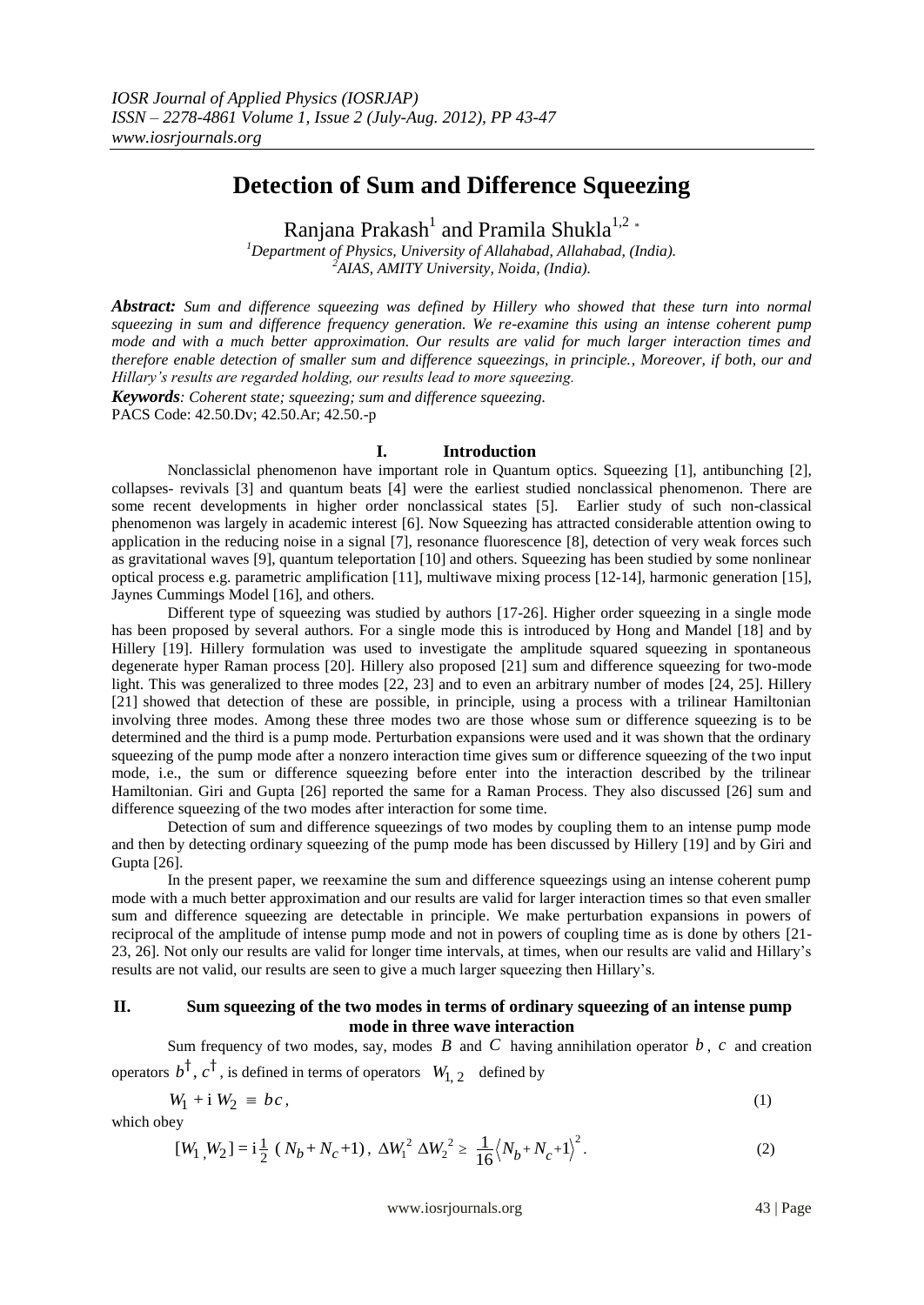A state is said to be sum squeezed in  $W_1$  or in  $W_2$  according as  $(\Delta W_1)^2$  or  $(\Delta W_2)^2$  is  $\langle \frac{1}{4} (N_b + N_c + 1) \rangle$ .

To measure sum squeezing of modes *B* and *C*, we couple them to an intense pump mode *A* , which has operators a and  $a^{\dagger}$  with a sum-frequency resonance, i.e.,  $\omega_A = \omega_B + \omega_C$ . The 3-wave interaction is described by the interaction picture Hamiltonian,

$$
H_{\rm I} = g \left( a^{\dagger} b c + a b^{\dagger} c^{\dagger} \right),\tag{3}
$$

where  $a^{\dagger}(a)$ ,  $b^{\dagger}(b)$  and  $c^{\dagger}(c)$  are the interaction picture creation (annihilation) operators of the A, *B* and *C* modes respectively and *g* is the coupling constant of the interaction. We consider an intense pump mode initially in the coherent state  $\left| xe^{i\theta} \right\rangle$  with  $x \gg 1$ , and write  $a = (x + A_{\theta}) e^{i\theta}$ .

The interaction Hamiltonian then, can, be written in the form,

The interaction Hamiltonian then, can, be written in the form,  
\n
$$
H_{\text{I}} = G[(BC + B^{\dagger}C^{\dagger})] + \frac{1}{x}G[A_{\theta}^{\dagger}BC + A_{\theta}B^{\dagger}C^{\dagger}],
$$
\n(4)

where operators *B*, *C* and constant *G* are defined by

$$
b = Be^{i\theta/2}, \ c = Ce^{i\theta/2} \text{ and } G = g x. \tag{5}
$$

It may be noted that, for  $x \gg 1$ ,  $Gt$ , may be appreciable even for a small value of  $gt$ . We shall do calculations exact in  $Gt$  but with a perturbation expansion in  $1/x$ , correct to first order only. We write subscript *θ* on operator of *A* mode as, later, we consider various values of *θ* , the phase of coherent pump state. Although operators  $B$  and  $C$  also depends on  $\theta$ , we do not put a subscript on them as they do not appear in final results.

Equations of motion for operators  $A_{\theta}$ ,  $B$ ,  $C$  are

$$
\dot{A}_{\theta} = -i\frac{1}{x}GBC, \quad \dot{B} = -iG C^{\dagger} - i\frac{1}{x}GAC^{\dagger}, \quad \dot{C} = -iG B^{\dagger} - i\frac{1}{x}GAB^{\dagger}
$$
\n(6)

\nuations can be solved by perturbation to second order, the result for  $A_{\theta}$  is

\n
$$
= A_{\theta S} + \frac{1}{4x}[-(B_{S}^{\dagger}B_{S} + C_{S}^{\dagger}C_{S} + 1) \text{ (cosh 2 G t - 1)} - i(B_{S}C_{S} - B_{S}^{\dagger}C_{S}^{\dagger}) \sinh 2G t
$$

These equations can be solved by perturbation to second order, the result for  $A_{\theta}$  is

$$
\dot{A}_{\theta} = -i\frac{1}{x}GBC, \quad \dot{B} = -iG C^{\dagger} - i\frac{1}{x}GAC^{\dagger}, \quad \dot{C} = -iG B^{\dagger} - i\frac{1}{x}GAB^{\dagger}
$$
\n(6)  
\nThese equations can be solved by perturbation to second order, the result for  $A_{\theta}$  is  
\n
$$
A_{\theta}(t) = A_{\theta S} + \frac{1}{4x}[-(B_{S}^{\dagger}B_{S} + C_{S}^{\dagger}C_{S} + 1)(\cosh 2 G t - 1) - i(B_{S}C_{S} - B_{S}^{\dagger}C_{S}^{\dagger})\sinh 2G t
$$
\n
$$
- 2iG t (B_{S}C_{S} + B_{S}^{\dagger}C_{S}^{\dagger})]
$$
\n
$$
- \frac{1}{8x^{2}} (A_{\theta S} + A_{\theta S}^{\dagger}) [(B_{S}^{\dagger}B_{S} + C_{S}^{\dagger}C_{S} + 1)(2 G t \sinh 2 G t - \cosh 2 G t + 1) + i(B_{S}C_{S} - B_{S}^{\dagger}C_{S}^{\dagger}) (2 G t \cosh 2 G t - \sinh 2 G t)]
$$
\n
$$
+ \frac{1}{8x^{2}} (A_{\theta S}^{\dagger} - A_{\theta S}) [(B_{S}^{\dagger}B_{S} + C_{S}^{\dagger}C_{S} + 1)(\cosh 2 G t - 1) - 2i B_{S}^{\dagger}C_{S}^{\dagger} \sinh 2G t + 4i G t B_{S}^{\dagger}C_{S}^{\dagger}], \qquad (7)
$$

Here, suffix *S* on an operator refers to Schrodinger picture which gives value of the operator at  $t=0$ .

$$
X_{\theta\varphi}(t) = \frac{1}{2} [A_{\theta} e^{-i\varphi} + A_{\theta}^{\dagger} e^{i\varphi}] \tag{8}
$$

Using above equation we obtain

To examine the squeezing of the field amplitude of the pump mode *A*, we define general operator  
\n
$$
X_{\theta\varphi}(t) = \frac{1}{2} [A_{\theta} e^{-i\varphi} + A_{\theta}^{\dagger} e^{i\varphi}]
$$
\n
$$
= \frac{1}{2} [A_{\theta} e^{-i\varphi} + A_{\theta}^{\dagger} e^{i\varphi}]
$$
\n
$$
= \frac{1}{2} [A_{\theta} e^{-i\varphi} + A_{\theta}^{\dagger} e^{i\varphi}]
$$
\n
$$
= \frac{1}{2} [A_{\theta} e^{-i\varphi} + A_{\theta}^{\dagger} e^{i\varphi}]
$$
\n
$$
= \frac{1}{2\pi^2} [A_{\theta} e^{-i\varphi} + A_{\theta} e^{-i\varphi}]
$$
\n
$$
= \frac{1}{2\pi^2} [A_{\theta} e^{-i\varphi} + A_{\theta} e^{-i\varphi}]
$$
\n
$$
= \frac{1}{2\pi^2} X_{\theta} \frac{1}{2} [B_{\theta} e^{-i\varphi}]
$$
\n
$$
= \frac{1}{2\pi^2} X_{\theta} \frac{1}{2} [B_{\theta} e^{-i\varphi}]
$$
\n
$$
= \frac{1}{2\pi^2} X_{\theta} \frac{1}{2} [B_{\theta} e^{-i\varphi}]
$$
\n
$$
= \frac{1}{2\pi^2} [B_{\theta} e^{-i\varphi}]
$$
\n
$$
= \frac{1}{2\pi^2} [B_{\theta} e^{-i\varphi}]
$$
\n
$$
= \frac{1}{2\pi^2} [B_{\theta} e^{-i\varphi}]
$$
\n
$$
= \frac{1}{2\pi^2} [B_{\theta} e^{-i\varphi}]
$$
\n
$$
= \frac{1}{2\pi^2} [B_{\theta} e^{-i\varphi}]
$$
\n
$$
= \frac{1}{2\pi^2} [B_{\theta} e^{-i\varphi}]
$$
\n
$$
= \frac{1}{2\pi^2} [B_{\theta} e^{-i\varphi}]
$$
\n
$$
= \frac{1}{2\pi^2} [B_{\theta} e^{-i\varphi}]
$$
\n
$$
= \frac{1}{2\pi^2
$$

where  $X_{\theta \varphi S} = \frac{1}{2}$  $X \theta \varphi S = \frac{1}{2} (A \theta S e^{-i \varphi} + A \theta S^{\dagger} e^{i \varphi}),$  $=\frac{1}{2}(A_{\theta S}e^{-i\varphi}+A_{\theta S}^{\dagger}e^{i\varphi})$ , and  $f_{1,2,3}$  are defined by  $f_1 = (cosh2Gt-1)$ ,  $f_2 = \sinh 2Gt$ ,  $f_3 = 2 G t$  and  $W_3 = \frac{1}{2}(N_b + N_c + 1)$ .

It may be noted that for Gt<<1,  $f_1 \approx 2G^2t^2$  $f_1 \approx 2G^2 t^2$ ,  $f_2 - f_3 \approx \frac{4}{3} G^3 t^3$  $f_2 - f_3 \approx \frac{4}{3} G^3 t^3$  and 2  $\Delta X$   $^{2}_{\theta \frac{\pi}{2}}(t) - \frac{1}{4} \propto t^{2}$ .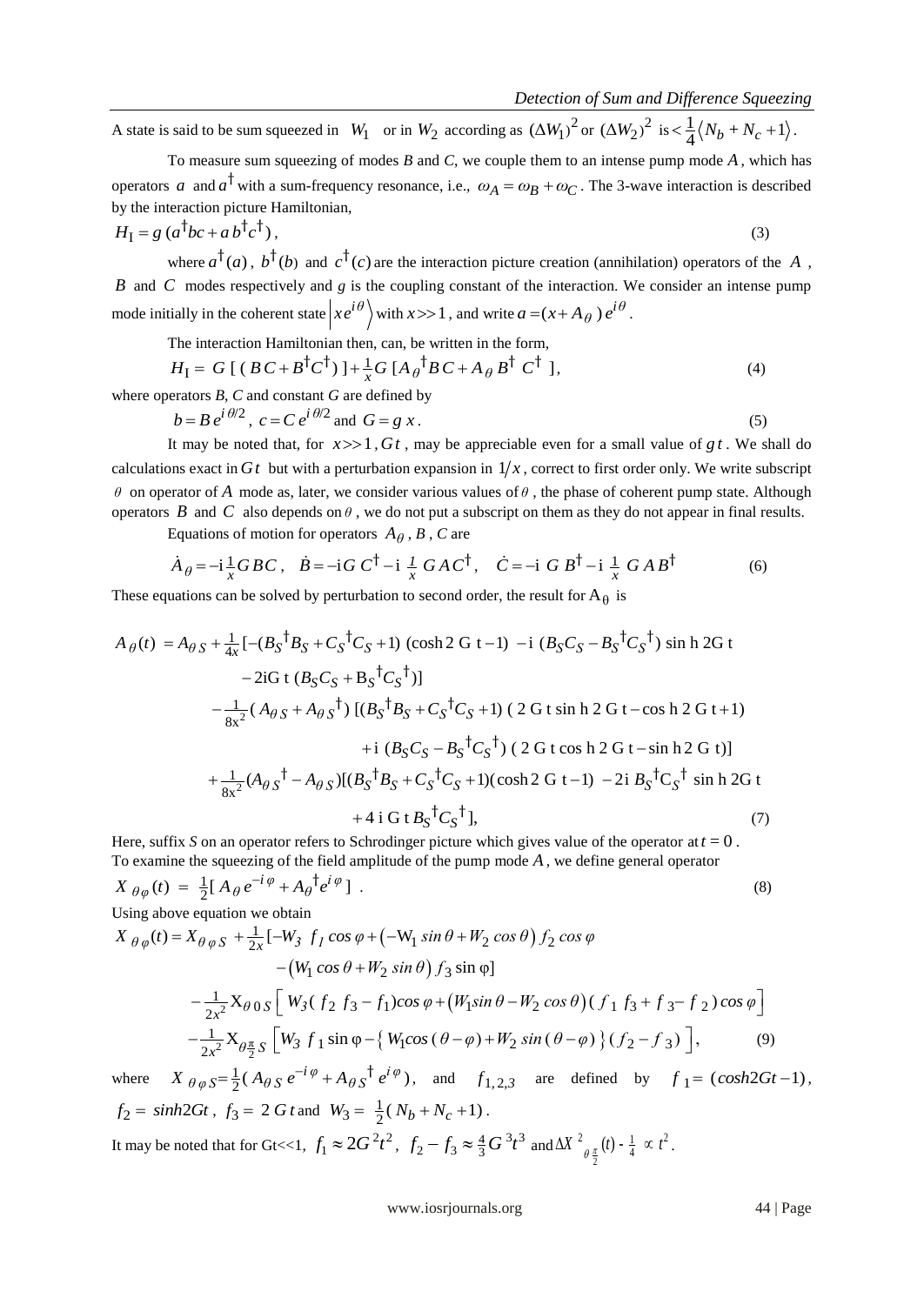The variance of  $X_{\theta \frac{\pi}{2}}(t)$  is obtained as

*Detection of Sum and Difference Squee*  
\nThe variance of 
$$
X_{\theta \frac{\pi}{2}}(t)
$$
 is obtained as  
\n
$$
\Delta X^2_{\theta \frac{\pi}{2}}(t) = \frac{1}{4} + \frac{1}{4x^2} \left[ \Delta W_1^2 \cos^2 \theta + \Delta W_2^2 \sin^2 \theta + (\langle W_1 W_2 \rangle + \langle W_2 W_1 \rangle - 2 \langle W_1 \rangle \langle W_2 \rangle) \sin \theta \cos \theta \right] f_3^2 - \frac{1}{4x^2} \left[ \langle W_3 \rangle f_1 - (f_2 - f_3) \langle W_1 \sin \theta - W_2 \cos \theta \rangle \right].
$$
\n(10)

$$
4x^2 \left[\sqrt{3/2} \cdot 35\right] \left(\sqrt{1-2} \cdot 3.25\right] \left(\sqrt{1-2} \cdot 3.25\right) \left(\sqrt{1-2} \cdot 3.25\right) \left(\sqrt{1-2} \cdot 3.25\right) \left(\sqrt{1-2} \cdot 3.25\right) \left(\sqrt{1-2} \cdot 3.25\right) \left(\sqrt{1-2} \cdot 3.25\right) \left(\sqrt{1-2} \cdot 3.25\right) \left(\sqrt{1-2} \cdot 3.25\right) \left(\sqrt{1-2} \cdot 3.25\right) \left(\sqrt{1-2} \cdot 3.25\right) \left(\sqrt{1-2} \cdot 3.25\right) \left(\sqrt{1-2} \cdot 3.25\right) \left(\sqrt{1-2} \cdot 3.25\right) \left(\sqrt{1-2} \cdot 3.25\right) \left(\sqrt{1-2} \cdot 3.25\right) \left(\sqrt{1-2} \cdot 3.25\right) \left(\sqrt{1-2} \cdot 3.25\right) \left(\sqrt{1-2} \cdot 3.25\right) \left(\sqrt{1-2} \cdot 3.25\right) \left(\sqrt{1-2} \cdot 3.25\right) \left(\sqrt{1-2} \cdot 3.25\right) \left(\sqrt{1-2} \cdot 3.25\right) \left(\sqrt{1-2} \cdot 3.25\right) \left(\sqrt{1-2} \cdot 3.25\right) \left(\sqrt{1-2} \cdot 3.25\right) \left(\sqrt{1-2} \cdot 3.25\right) \left(\sqrt{1-2} \cdot 3.25\right) \left(\sqrt{1-2} \cdot 3.25\right) \left(\sqrt{1-2} \cdot 3.25\right) \left(\sqrt{1-2} \cdot 3.25\right) \left(\sqrt{1-2} \cdot 3.25\right) \left(\sqrt{1-2} \cdot 3.25\right) \left(\sqrt{1-2} \cdot 3.25\right) \left(\sqrt{1-2} \cdot 3.25\right) \left(\sqrt{1-2} \cdot 3.25\right) \left(\sqrt{1-2} \cdot 3.25\right) \left(\sqrt{1-2} \cdot 3.25\right) \left(\sqrt{1-2} \cdot 3.25
$$

$$
(\Delta W_1)^2 = \frac{x}{2G^2t^2} \left[ \Delta X^2 \frac{\pi}{2} + \Delta X^2 \frac{\pi}{2} - \frac{1}{2} \right] + \frac{1}{8G^2t^2} \left\langle N_b + N_c + 1 \right\rangle \left(\cosh 2Gt - 1\right),\tag{11}
$$
\n
$$
(\Delta W_2)^2 = \frac{x^2}{2G^2t^2} \left[ \Delta X^2 \frac{\pi}{2} + \Delta X^2 \frac{\pi}{2} - \frac{1}{2} \right] + \frac{1}{8G^2t^2} \left\langle N_b + N_c + 1 \right\rangle \left(\cosh 2Gt - 1\right).
$$
\n
$$
\text{These equations give us the relation between sum squeezing of the two given input modes in terms of normal}
$$

squeezing of the intense pump modes after 3-wave interaction for some time, for a fixed  $\varphi$  and different  $\theta$ .

## **III. Difference squeezing of the two modes in terms of ordinary squeezing of an intense pump mode in three wave interaction**

Difference frequency of two modes, say, modes  $B$  and  $C$  having annihilation operator  $b$ ,  $c$  and creation operators  $b^{\dagger}$ ,  $c^{\dagger}$  is defined in terms of operators  $V_{1, 2}$  defined by

$$
V_1 + i V_2 \equiv b^{\dagger} c, \qquad (13)
$$

which obey

$$
[V_1, V_2] = i\frac{1}{2}(N_b - N_c), \qquad \Delta V_1^2 \Delta V_2^2 \ge \frac{1}{16}(N_b - N_c)^2.
$$
 (14)

A state is said to be difference squeezed in  $V_1$  or in  $V_2$  according as  $(\Delta V_1)^2$  or  $(\Delta V_2)^2$  is  $\lt \frac{1}{4}$  $\langle \frac{1}{4} \langle N_b - N_c \rangle$ .

To measure difference squeezing of modes  $B$  and  $C$ , we couple them to an intense pump mode A which has operators a and  $a^{\dagger}$  with a difference frequency resonance  $\omega_A = \omega_C - \omega_B$ . Note that we call that input mode as *C* which has larger frequency without loss of generality. The 3-wave interaction is described by the interaction picture Hamiltonian,

$$
H_{\rm I} = g \left( a^{\dagger} b^{\dagger} c + a b c^{\dagger} \right),\tag{15}
$$

We write 
$$
a = (x + A_{\theta}) e^{i\theta}
$$
,  $b = Be^{-i\theta/2}$  and  $c = Ce^{i\theta/2}$  and the interaction Hamiltonian takes the form,  
\n
$$
H_{I} = G [(B^{\dagger}C + BC^{\dagger}) + \frac{G}{x} (A_{\theta}^{\dagger} B^{\dagger} C + A_{\theta} B C^{\dagger})], \quad G = g x.
$$
\n(16)

We do calculations exact in  $G_t$  but with perturbation expansion in  $\frac{1}{x}$ , correct to first order only exactly as we did for sum squeezing.

Equations of motion for operators  $A_{\theta}$ ,  $B$ ,  $C$  are

$$
\dot{A}\theta = -i\frac{1}{x}GB^{\dagger}C, \quad \dot{B} = -i\,G\,C - i\frac{1}{x}G\,A^{\dagger}\,C^{\dagger}, \quad \dot{C} = -i\,G\,B - i\frac{1}{x}G\,A\,B, \tag{17}
$$
\nand they lead to

\n
$$
A_{\theta}(\mathbf{t}) = A_{\theta S} + \frac{1}{4x}[(B_{S}^{\dagger}B_{S} - C_{S}^{\dagger}C_{S})\,(\cos 2\,G\,t - 1) - i\,(B_{S}^{\dagger}C_{S} - B_{S}C_{S}^{\dagger})\sin 2\,G\,t
$$

and they lead to

 $\frac{1}{x^2}$ 1  $A_{\theta}$ (t) =  $A_{\theta S} + \frac{1}{4x}[(B_{S} \cdot B_{S} - C_{S} \cdot C_{S}) (\cos 2 G t - 1) -1 (B_{S} \cdot C_{S} - B_{S} C_{S} \cdot) \sin 2 G t$ <br>-2iG t  $(B_{S} \cdot C_{S} + B_{S} C_{S} \cdot)$ ]<br> $-\frac{1}{8x^{2}} (A_{\theta S} + A_{\theta S} \cdot) [(B_{S} \cdot B_{S} - C_{S} \cdot C_{S}) (2 G t \sin 2 G t + \cos 2 G t - 1)]$  $-2iG$  t  $(B_S^{\dagger}C_S + B_S C_S^{\dagger})$ ]  $B_S^{\dagger} B_S - C_S^{\dagger} C_S$  (cos2 G t -1)<br>-2iG t  $(B_S^{\dagger} C_S + B_S C_S^{\dagger})$ ] *d* they lead to<br>  $\theta(t) = A_{\theta S} + \frac{1}{4x} [(B_S^{\dagger} B_S - C_S^{\dagger} C_S) (\cos 2 G t - 1) - i (B_S^{\dagger} C_S - B_S C_S^{\dagger}) \sin 2 G$  $S^{t}C_{S}$  (cos2 b)<br> $S^{t}C_{S} + B_{S}C_{S}$  $C_S^{\dagger}C_S$ ) (cos2<br> $B_S^{\dagger}C_S + B_S C$  ${}^{t}C_{S}$ ) (cos2 G t -1) -i<br> ${}^{t}C_{S}$  + B<sub>S</sub>C<sub>S</sub><sup>†</sup>)]  $\frac{1}{x^2}$  $8x^2 + 14y^2 + 14y^2 + 18y^3 + 18y^2 + 18y^3 + 18y^2 + 18y^3 + 18y^2 + 18y^3 + 18y^2 + 18y^3 + 18y^2 + 18y^2 + 18y^3 + 18y^2 + 18y^2 + 18y^2 + 18y^3 + 18y^2 + 18y^2 + 18y^2 + 18y^2 + 18y^2 + 18y^2 + 18y^2 + 18y^2 + 18y^2 + 18y^2 + 18y^2 + 18y^2 + 18y^$  $-\frac{1}{8x^2}(A_{\theta S}+A_{\theta S}^{\dagger})[(B_S^{\dagger}B_S-C_S^{\dagger}C_S) (2 G t \sin 2 G t + \cos 2 G t -1  
+i (B_S^{\dagger}C_S-B_S C_S^{\dagger}) (2 G t \cos 2 G t - \sin 2 G t)]$  $\overline{\phantom{0}}$  $[(B_S^{\dagger}B_S - C_S^{\dagger}C_S) (2 G t \sin 2 G t + \cos 2G t -1)$ <br>+i  $(B_S^{\dagger}C_S - B_S C_S^{\dagger}) (2 G t \cos 2 G t - \sin 2G t)]$  $+ i (B_S^{\dagger} C_S - B_S C_S^{\dagger}) (2 G t \cos 2 G t - \sin 2 G t)$ *cos G t*  $B_S^{-1}B_S - C_S^{-1}C_S$ ) (2 G t sin 2 G t + cos 2G t -<br>  $B_S^{-1}C_S - B_S C_S^{-1}$ ) (2 G t cos 2 G t - sin 2G t  $-4$  i *G* t  $B_S C_S^{\dagger}$ ]. (18)

Using equation (8) and (18) we obtain

www.iosrjournals.org 45 | Page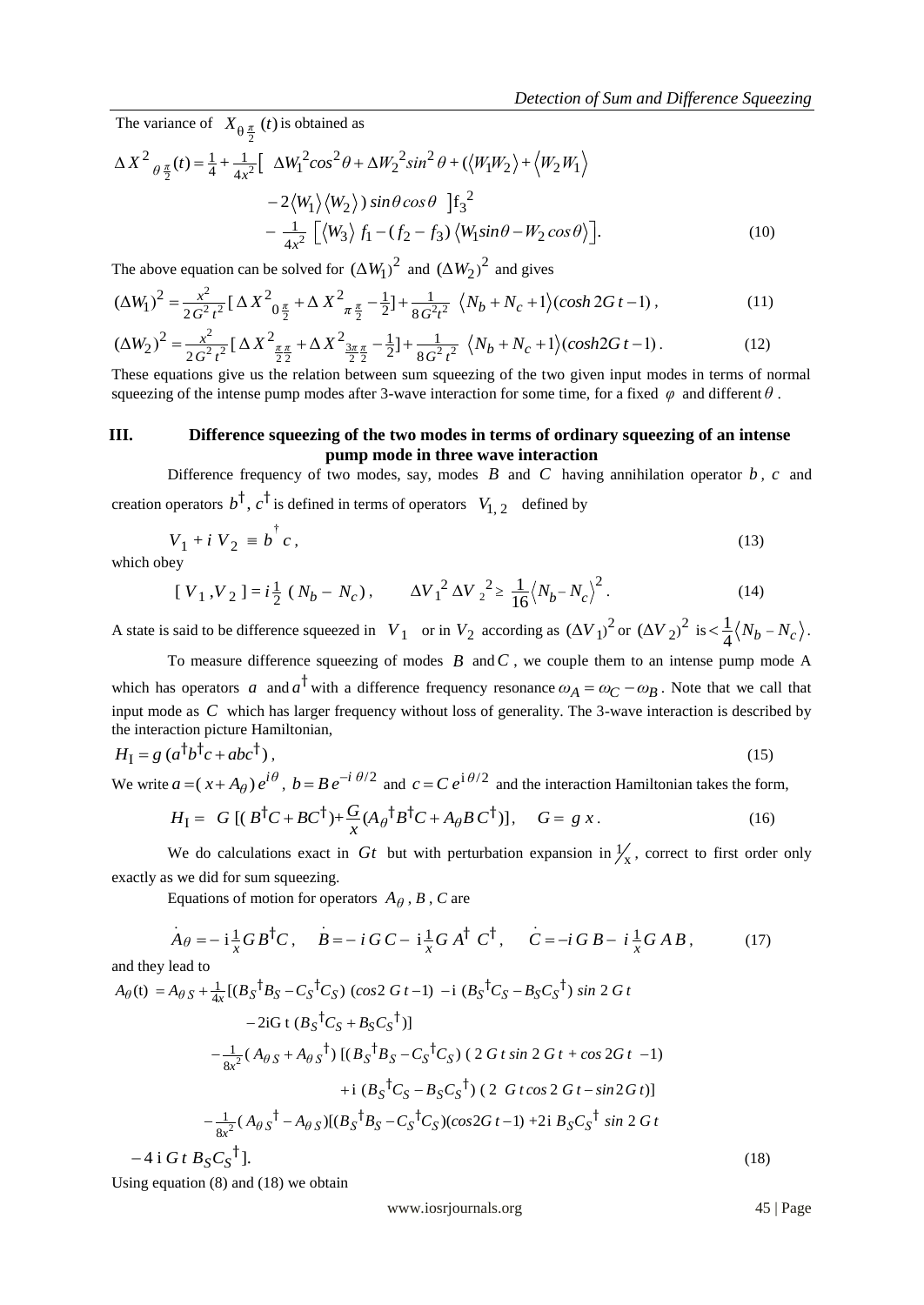$$
A_{\theta\varphi}(t) = X_{\theta\varphi S} + \frac{1}{2x} \left[ V_3 k_1 \cos \varphi + \left( -V_1 \sin \theta + V_2 \cos \theta \right) k_2 \cos \varphi \right]
$$
  
\n
$$
- \left( V_1 \cos \theta + V_2 \sin \theta \right) k_3 \sin \varphi \left[ V_3 (k_2 k_3 + k_1) \cos \varphi + \left( V_1 \sin \theta - V_2 \cos \theta \right) (k_1 k_3 + k_3 - k_2) \cos \varphi \right]
$$
  
\n
$$
- \frac{1}{2x^2} X_{\theta \frac{\pi}{2} S} \left[ -V_3 k_1 \sin \varphi + \left\{ V_1 \cos (\theta - \varphi) + V_2 \sin (\theta - \varphi) \right\} (k_2 - k_3) \right].
$$
  
\nwhere  $k_1 \cos \varphi$  are defined by  $k_2 = (\cos 2Gt - 1) - k_2 = \sin 2Gt - k_3 = 2Gt$  and

where  $k_{1, 2, 3}$  are defined by  $k_1 = (\cos 2G t - 1)$ ,  $k_2 = \sin 2G t$ ,  $k_3 = 2G t$  and  $V_3 = (N_b - N_c) / 2$ .

Here, we note that, for Gt <<1,  $k_1 \approx 2G^2 t^2$ ,  $k_2 - k_3 \approx \frac{4}{3} G^3 t^3$  $k_1 \approx 2G^2 t^2$ ,  $k_2 - k_3 \approx \frac{4}{3} G^3 t^3$  and  $\Delta X^2_{\theta \frac{\pi}{2}}(t) - \frac{1}{4} \propto t^2$ . 2

Variance of 
$$
X_{\theta \frac{\pi}{2}}(t)
$$
 is obtained as

Variance of 
$$
X_{\theta \frac{\pi}{2}}(t)
$$
 is obtained as  
\n
$$
\Delta X^2_{\theta \frac{\pi}{2}}(t) = \frac{1}{4} + \frac{1}{4x^2} [\Delta V_1^2 \cos^2 \theta + \Delta V_2^2 \sin^2 \theta + (\langle V_1 V_2 \rangle + \langle V_2 V_1 \rangle - \langle V_1 \rangle \langle V_2 \rangle - \langle V_2 \rangle \langle V_1 \rangle) \sin \theta \cos \theta] k_3^2
$$
\n
$$
- \frac{1}{4x^2} \left[ -\langle V_3 \rangle k_1 + (k_2 - k_3) \langle V_1 \sin \theta - V_2 \cos \theta \rangle \right].
$$
\n(20)

(20)  
\nThe above equation can be solved for 
$$
(\Delta V_1)^2
$$
 and  $(\Delta V_2)^2$ , and gives  
\n
$$
(\Delta V_1)^2 = \frac{x^2}{2G^2 t^2} [\Delta X^2_{0\frac{\pi}{2}} + \Delta X^2_{\frac{\pi}{2}} - \frac{1}{2}] - \frac{1}{8G^2 t^2} \langle N_b - N_c \rangle (\cos 2 G t - 1),
$$
\n
$$
(\Delta V_2)^2 = \frac{x^2}{2G^2 t^2} [\Delta X^2_{\frac{\pi}{2}\frac{\pi}{2}} + \Delta X^2_{\frac{3\pi}{2}\frac{\pi}{2}} - \frac{1}{2}] - \frac{1}{8G^2 t^2} \langle N_b - N_c \rangle (\cos 2 G t - 1).
$$
\n(22)

$$
(\Delta V_1) = \frac{1}{2G^2 t^2} [\Delta X_{0\frac{\pi}{2}} + \Delta X_{\pi\frac{\pi}{2}} - \frac{1}{2}] - \frac{1}{8G^2 t^2} \langle N_b - N_c \rangle (\cos 2 G t - 1),
$$
\n
$$
(\Delta V_2)^2 = \frac{x^2}{2G^2 t^2} [\Delta X_{\frac{\pi\pi}{2}}^2 + \Delta X_{\frac{3\pi\pi}{2}}^2 - \frac{1}{2}] - \frac{1}{8G^2 t^2} \langle N_b - N_c \rangle (\cos 2 G t - 1).
$$
\n(22)

These equations give us the relation between difference squeezing of the two given input modes in terms of normal squeezing of the intense pump modes after 3-wave interaction for some time, for a fixed  $\phi$  and  $d$ ifferent  $\theta$ .

#### **IV. Discussion, Conclusions and suggestion for experimental verification**

 $(-V_1 \sin \theta + V_2 \cos \theta) k_2 \cos \varphi$ <br>  $-V_2 \sin \theta) k_3 \sin \varphi$ <br>  $W_1 \cos \varphi + (V_1 \sin \theta - V_2 \cos \theta) (k_1 k_3 + k_3 - k_2) \cos \varphi$ <br>  $W_1 \cos \varphi + (V_1 \sin \theta - V_2 \cos \theta) (k_1 k_3 + k_3 - k_2) \cos \varphi$ <br>  $+ V_1 \sin \theta - V_2 \cos \theta + (k_1 k_3 - k_3)$ <br>  $W_2 \cos \theta + (k_1 k_3 - k_2 k_3 - k_1 k_3 - k_1 k_3$ Validity of first order perturbation theory results may be represented by  $\left( \int H_1(t) dt \right)$   $\leq$  1. For Hillery's case it gives gt<<  $1/\sqrt{n_a n_b n_c}$  which is equivalent to Gt<<  $1/\sqrt{n_b n_c}$ . Here,  $n_a, n_b, n_c$  are the number of photons in the pump and the two given modes. Our results for sum squeezing are however seen to be valid for Sinh2Gt<<  $\sqrt{n_a/n_b n_c}$  by replacing  $H_I$  above by the part of  $H_I$  in which we make first order perturbation expansion. Our results obviously hold for much larger durations as compared to Hillary's results. We plot a graph with Gt vs 2 2  $(t)$   $\frac{1}{2}$  $\Delta X^2_{\theta \frac{\pi}{2}}(t) - \frac{1}{4}$  for sum squeezing for  $\theta = 0$  and  $\pi$  for some typical values of  $\Delta W_1^2$ ,  $\Delta W_2^2$ ,  $\langle W_1 W_2 \rangle$ ,  $\langle W_1 \rangle$ ,  $\langle W_2 \rangle$ ,  $N_b$ ,  $N_c$ ,  $\Delta V_1^2$ ,  $\Delta V_2^2$ ,  $\langle V_1 V_2 \rangle$ ,  $\langle V_1 \rangle$ ,  $\langle V_2 \rangle$  and also show Hillery's result in Figure (1). It shows that our results bring much larger squeezing .We compare these graphical results with Hillery's results.

Similarly, for difference squeezing our results are valid for  $2Gt << \sqrt{n_a/n_b n_c}$ . Then thus hold for much larger duration than the Hillary's results which holds for  $Gt \ll 1/\sqrt{n_b n_c}$ . In Figure (2), we show variation of our results for  $\theta = 0$  and  $\pi$  and the Hillery's results for comparison. Our results give larger squeezing.

We note that our results for both sum and difference squeezing give larger squeezing and hold for larger duration as compared to Hillery's results. These should, therefore, enable detection of smaller sum and difference squeezing, in principle

Since sum and difference squeezing of modes  $B$  and  $C$  is connected to ordinary squeezing of intense pump mode, it can be detected using the usual homodyning method [27]. The sum (or difference) squeezed light